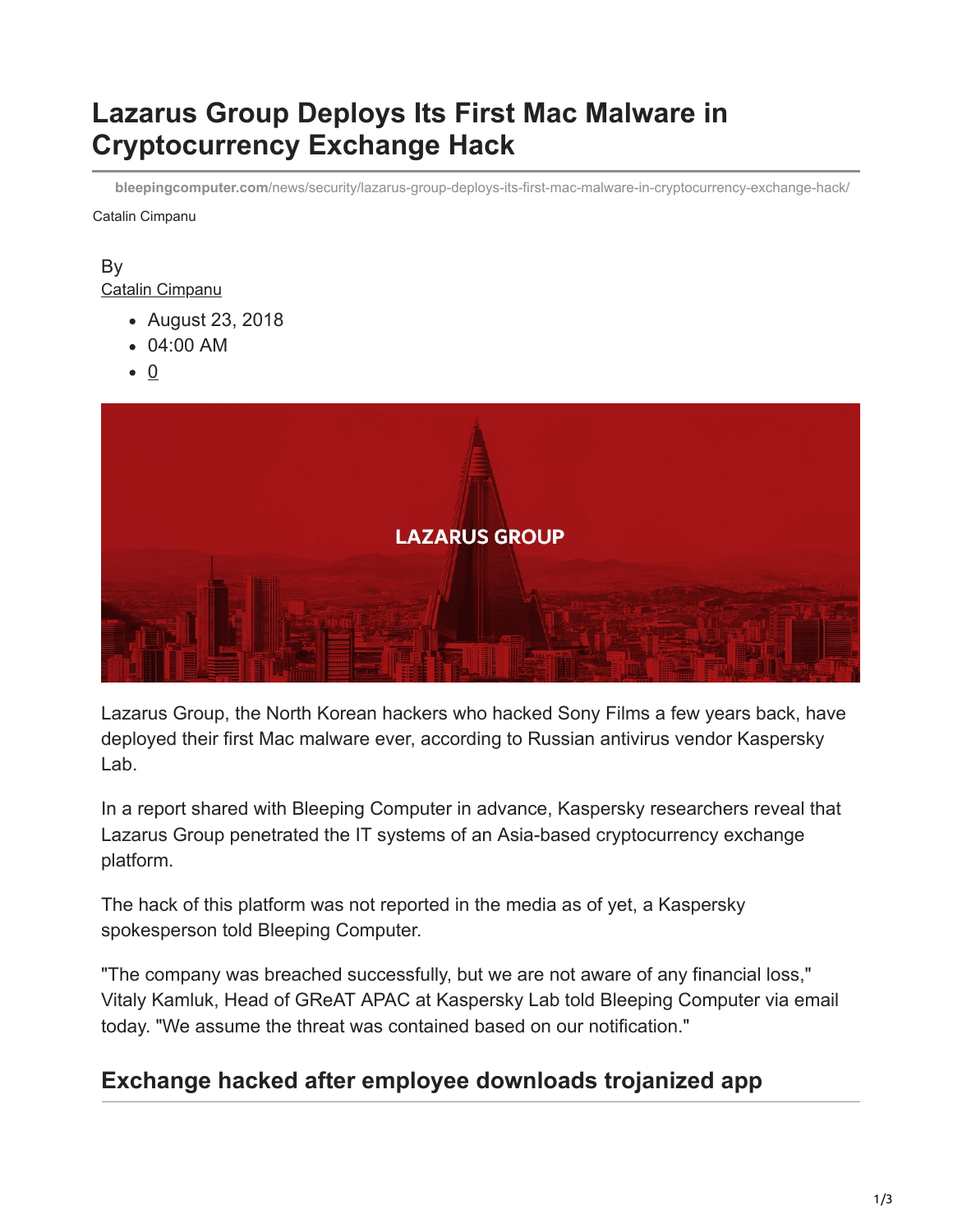The hack, which Kaspersky Lab analyzed under the codename of Operation AppleJeus, took place after one of the exchange's employees downloaded an app from a legitimatelooking website that claimed to be from a company that develops cryptocurrency trading software.

But the app was a fake and infected with malware. On Windows, the app downloaded and infected users with [Fallchill,](https://www.cyber.nj.gov/threat-profiles/trojan-variants/fallchill) a remote access trojan (RAT) known to be associated with the Lazarus Group since at least 2016, when it was deployed for the first time in live campaigns.

But unlike previous Lazarus operations, the hackers also deployed a Mac malware strain, something they have not done before. The malware was hidden inside the Mac version of the same cryptocurrency trading software.

Experts say that both the Windows and Mac malware wasn't visible inside the tainted app. Lazarus operators did not embed the malware inside the third-party app directly but merely modified its update component to download the malware at a later date.

# **The mystery of the malware's certificate**

Furthermore, the trojanized cryptocurrency trading software was also signed by a valid digital certificate, allowing it to bypass security scans.

The big mystery surrounding this certificate is that it was issued by a company that Kaspersky experts said they weren't able to prove it ever existed at the address in the certificate's information.

"The fact that they developed malware to infect macOS users in addition to Windows users and – most likely – even created an entirely fake software company and software product in order to be able to deliver this malware undetected by security solutions, means that they see potentially big profits in the whole operation, and we should definitely expect more such cases in the near future," Kamluk says.

## **Kaspersky didn't name the hacked cryptocurrency exchange**

Several cyber-security firms have pointed out many times this year that since the start of 2017, North Korean hackers have shown great interest in penetrating cryptocurrency exchanges and financial institutions, from where they steal funds that they later bring back into North Korea.

In the past year, several Asian cryptocurrency exchange platforms suffered security incidents, primarily exchange platforms located in South Korea. Hacks have been reported at [Bithumb](https://www.bleepingcomputer.com/news/security/fourth-largest-cryptocurrency-exchange-was-hacked-users-lose-ethereum-and-bitcoin/), [Yapizon,](https://www.bleepingcomputer.com/news/security/hacked-south-korean-bitcoin-exchange-loses-5-5-million/) [YouBit](https://www.bleepingcomputer.com/news/security/bitcoin-exchange-shuts-down-after-getting-hacked-a-second-time-this-year/), [Coinrail,](https://www.bleepingcomputer.com/news/security/south-korean-cryptocurrency-exchange-coinrail-gets-hacked/) and [Bithumb again.](https://www.bleepingcomputer.com/news/security/bithumb-hacked-second-time-in-a-year-hackers-steal-31-million/)